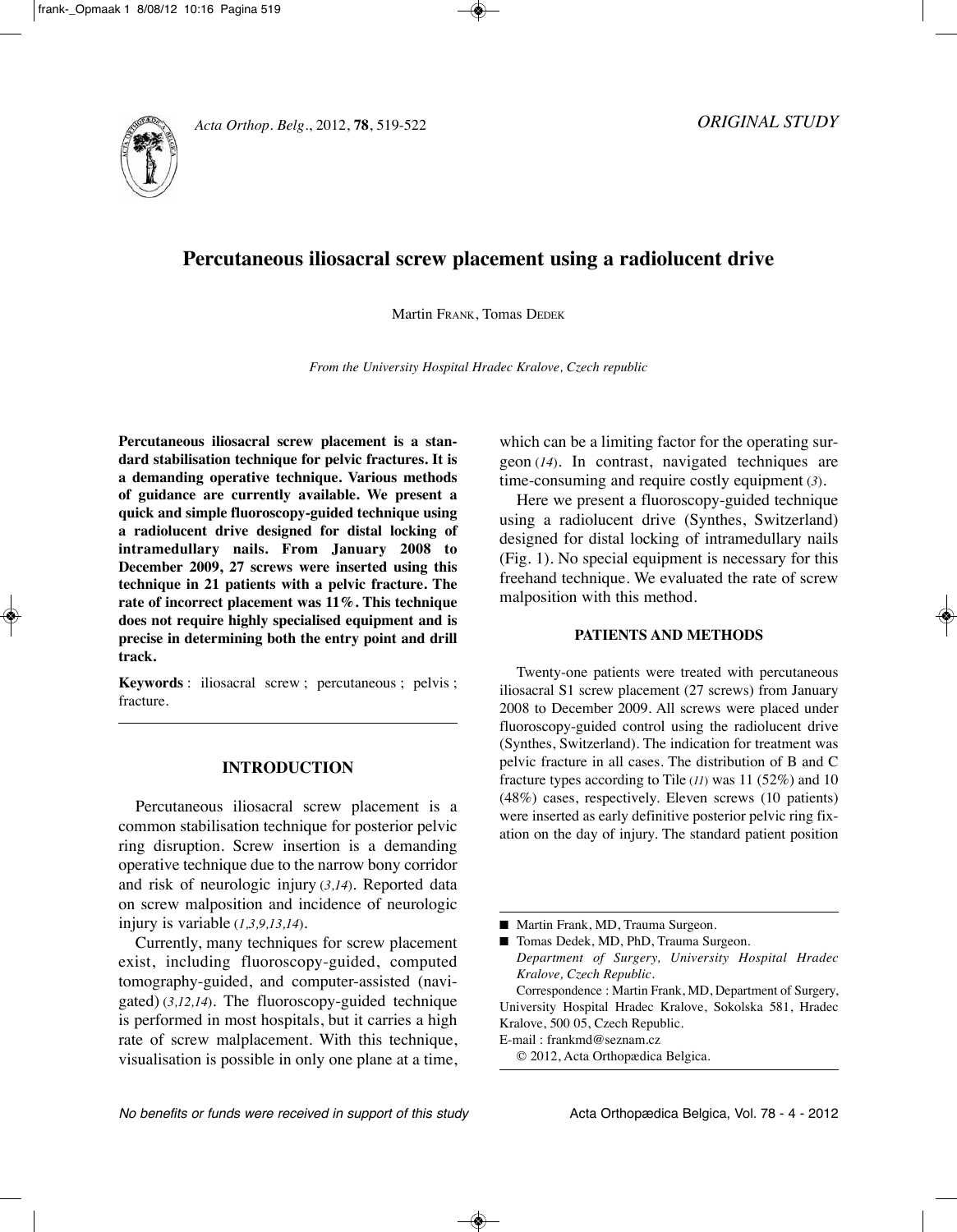

*Fig. 1.* — Percutaneous drilling into the S1 bony corridor using a radiolucent drive under fluoroscopy control. The patient is positioned in the supine position (head on the left) and the image intensifier is in the inlet plane position.

was supine. In one case two screws were inserted in the prone position, as the patient simultaneously underwent lumbopelvic stabilisation. All patients were evaluated postoperatively by computed tomography. Malplacement of screws was classified according to Smith *et al* (*10*).

#### **Surgical technique**

The patient was placed on a radiolucent operating table. Draping technique depended upon the dislocation. If reduction by lower limb manipulation was required, a freely draped leg was necessary. The true lateral view was obtained by superimposition of the femoral heads (*12*). Location of the skin incision was identified under the image intensifier. After skin incision and blunt dissection, a radiolucent drive with 3.2-mm drill bit (Synthes, Switzerland) was put on the lateral table of the iliac wing. The exact location of the entry point was found under fluoroscopy in the lateral view (Fig. 2) and the drill was bored into the bone. Then, the drill bit was aimed at the required screw track. In sacroiliac joint disruption the screw was placed perpendicular to the



*Fig. 2.* — True lateral fluoroscopic view demonstrating the drill bit aiming into the S1 bony corridor using a radiolucent drive. The drill bit is oriented cephalad-anteriorly to be perpendicular to the disrupted sacroiliac joint.

joint plane and in sacral fractures it was oriented perpendicular to the fracture line (*2,12*). Drilling with the radiolucent drive into the S1 body was possible in thin patients (Fig. 3). The drilling was checked by the image intensifier via inlet and outlet views (*2,4,12*). After drilling, the drill bit was replaced by a 2.8-mm guide wire and a cannulated screw from the 6.5/7.3 Cannulated Screws set (Synthes, Switzerland) was inserted in the routine manner.

The depth of drilling was limited in obese patients due to the length of the drill bit. If the entire length of the bit was used up, the 2.8-mm guide wire was inserted into the canal made by the drill bit. The guide wire was then placed in the usual manner under fluoroscopy control.

## **RESULTS**

All screws  $(N = 27)$  were placed into the S1 sacral body using the radiolucent drive without intraoperative complication. We found grade 1 and grade 2 malplacements in two (7%) and one (4%) patients, respectively. All malplacements involved perforation of the anterior sacral border and were without postoperative neurologic deficit. We had no perforation into the sacral canal.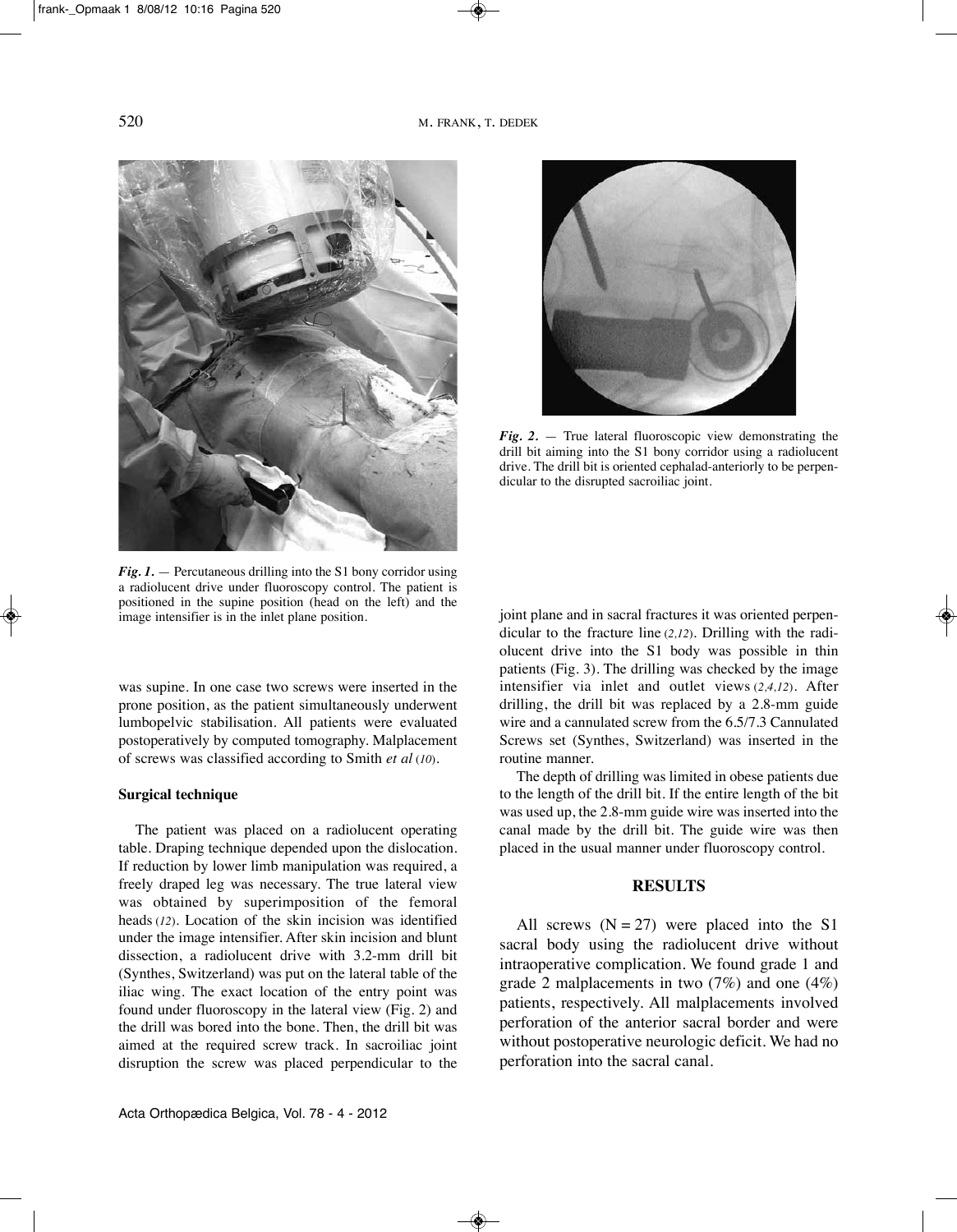

*Fig. 3.* — Fluoroscopic intraoperative outlet view showing the drill bit aiming at the centre of the S1 body.

### **DISCUSSION**

Most studies report malposition rates with conventional fluoroscopy-guided techniques from 2 to 15%, which is comparable to our findings (*2,5,14*). Zwingmann *et al* reported a malposition rate of 58% (*14*). This variation may be due to the use of different imaging techniques for placement evaluation. Studies using computer-assisted (navigated) iliosacral screw placement reported a lower rate of malplacement (*1,3,6,14*). Although computer assisted techniques seem to be growing in popularity, they are not suitable for acute procedures due to a longer operation time (*1*). In our study we placed 11 screws (10 patients) as early definitive stabilisation during primary surgery on the day of injury.

Exact determination of the entry point is necessary for correct screw placement. A common technique to locate the entry point is its determination under fluoroscopy control by K-wire. The K-wire is then hammered into the bone (*2,12*). Due to the incline plane of the outer border of the iliac bone, there is a risk of the entry point dislocating dorsally. Real-time determination and drilling of the entry point under fluoroscopy control is possible using a radiolucent drive. The image intensifier does not collide with the radiolucent drive during aiming and drilling. Real-time entry point determination is comparable to computer assisted surgery techniques.

The intraoperative position of the patient depends on the fracture type and the surgeon's preference (*7-9*). This freehand technique is suitable for patients in both the prone and supine position.

Percutaneous placement using a radiolucent drive is an alternative technique for iliosacral screw insertion. No expensive equipment is necessary, an advantage over computer-assisted techniques. The malposition rate is comparable to that of conventional fluoroscopy-guided techniques. A prospective study with more patients is warranted to provide more definitive data on malposition rate, operating time, and fluoroscopy time with this technique.

## **REFERENCES**

- **1. Briem D, Wingolf J, Rueger JM.** [Percutaneous, 2D-fluoroscopic navigated iliosacral screw placement in the supine position : technique, possibilities, and limits.] (in German). *Unfallchirurg* 2007 ; 110 : 393-401.
- **2. Gänsslen A, Hüfner T, Krettek C.** Percutaneous iliosacral screw fixation of unstable pelvic injuries by conventional fluoroscopy. *Oper Orthop Traumatol* 2006 ; 18 : 225-244.
- **3. Gras F, Marintschev I, Wilharm A** *et al.* 2D-fluoroscopic navigated percutaneous screw fixation of pelvic ring injuries – a case series. *BMC Musculoskelet Disord* 2010 ; 11 : 153-163.
- **4. Hilgert RE, Finn J, Egbers HJ.** [Technique for percutaneous iliosacral screw insertion with conventional C-arm radiography.] (in German). *Unfallchirurg* 2005 ; 108 : 954- 960.
- **5. Keating JF, Werier J, Blachut P** *et al.* Early fixation of the vertically unstable pelvis : the role of iliosacral screw fixation of the posterior lesion. *J Orthop Trauma* 1999 ; 13 : 107-113.
- **6. Konrad G, Zwingmann J, Kotter E, Südkamp N, Oberst M.** [Variability of the screw position after 3Dnavigated sacroiliac screw fixation. Influence of the surgeon's experience with the navigation technique.] (in German). *Unfallchirurg* 2010 ; 113 : 29-35.
- **7. Matta JM, Saucedo T.** Internal fixation of pelvic ring fractures. *Clin Orthop Relat Res* 1989 ; 242 : 83-97.
- **8. Routt ML, Jr., Kregor PJ, Simonian PT, Mayo KA.** Early results of percutaneous iliosacral screws placed with the patient in the supine position. *J Orthop Trauma* 1995 ; 9 : 207-214.
- **9. Rysavy M, Pavelka T, Khayarin M, Dzupa V.** Iliosacral screw fixation of the unstable pelvic ring injuries. *Acta Chir Orthop Traumatol Cech* 2010 ; 77 : 209-214.